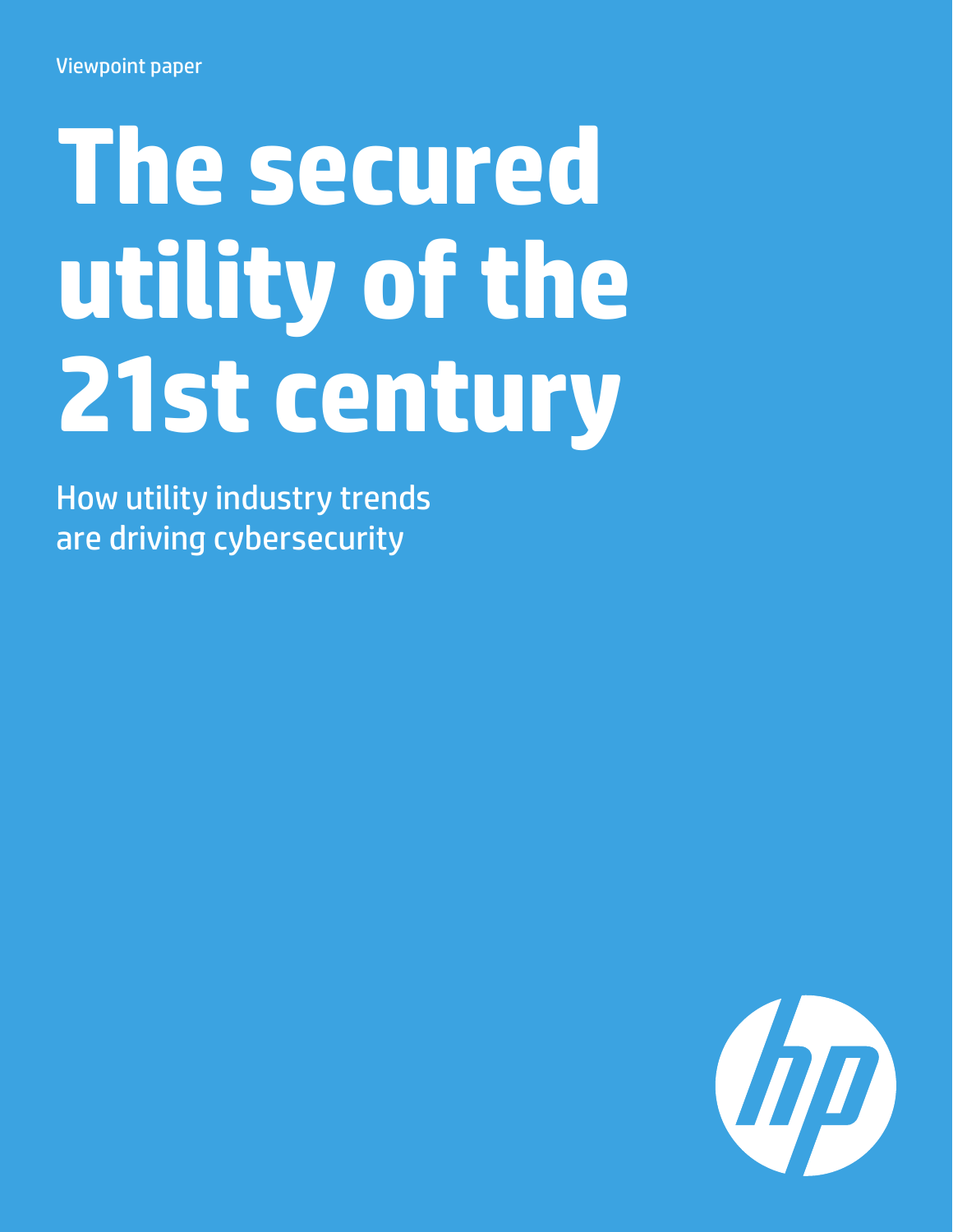# **Table of contents**

- Overview
- Strategic security considerations
- Operational security considerations
- HP knows cybersecurity and how to apply it to the utility industry
- Conclusions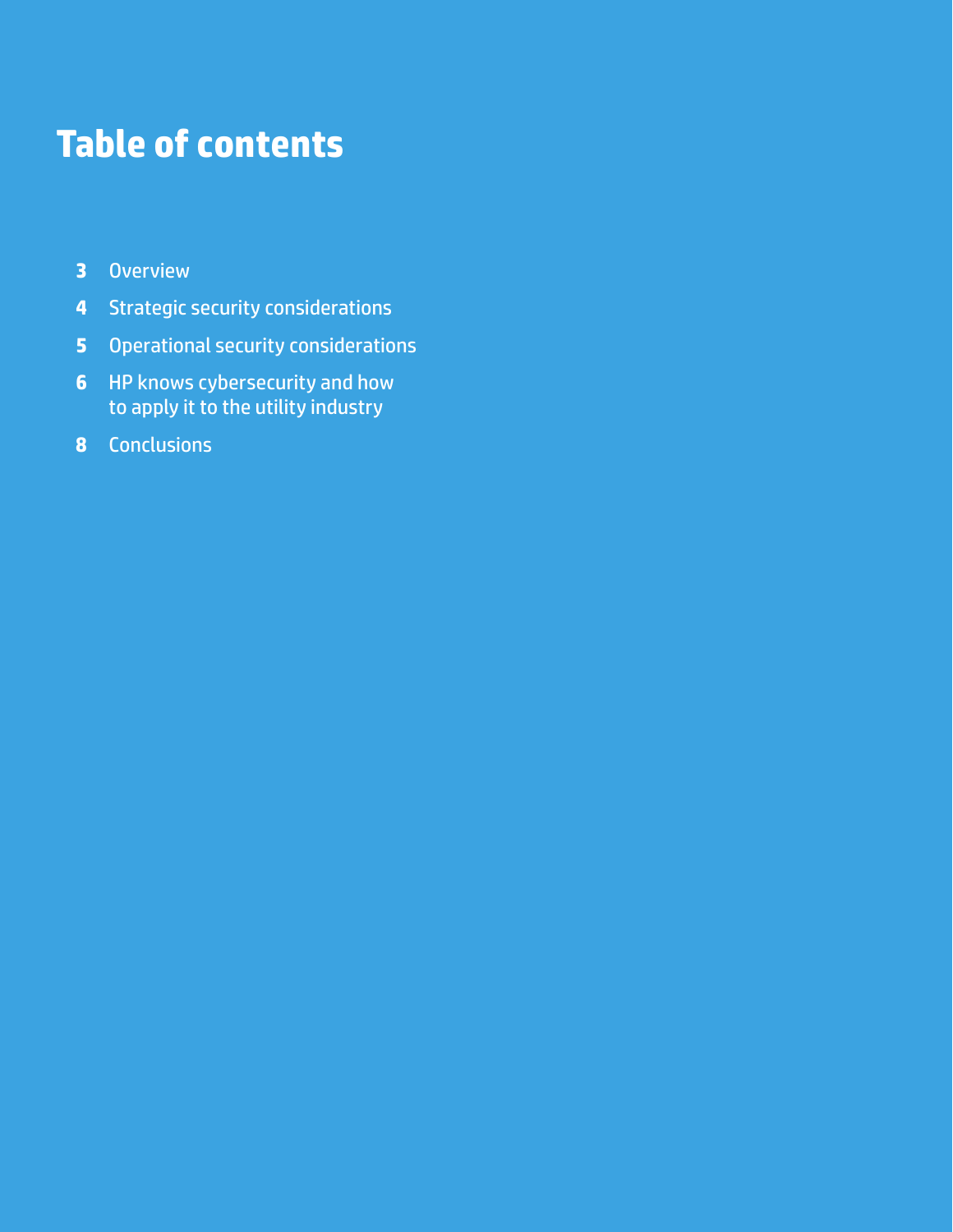### **Overview**

In recent years, utilities have experienced a technology wave of digitization in their operational and IT environments. Every upgrade to generation, distribution, and field controls has brought a corresponding increase in risk. Likewise, risks to the utility enterprise increase as the IT environment races to support new customer interface portals, mobile applications, and integration with operational control systems.

This transition to digital-based systems, along with the new vulnerabilities they carry with them, has brought cybersecurity to the attention of utility boardrooms and governments alike. Consequently, utility executives are tasked to address these issues within an environment swirling with regulations.

This undertaking is made more difficult by legacy systems. They tend to be a mixture of rigidsystems, each operating within their own business silo with differing types and levels of security. The implementations and capabilities of legacy security systems vary widely, from those that provide application-specific security to those that provide database security to ones that provide integration adapters to enterprise security solutions. Some systems provide no security at all. As a result, this environment makes it extremely difficult to ensure the levels of security and customer privacy that regulators have mandated.

At HP we believe a different approach is required.

You need an architecture that instills cybersecurity across your enterprise, from your data center to your networks to your applications and at every endpoint. And you must accomplish all this while meeting strict governmental mandates, such as NERC-CIP. A haphazard approach or no approach at all leaves your utility at the mercy of punitive fines and costly attacks.

Fortunately, you don't have to face these challenges alone. Our security specialists have extensive experience developing best practices across many highly complex, businesscontinuity-critical, and well-regulated industries. They're well versed in helping utilities develop viable security strategies.

The HP approach rests upon a comprehensive security framework. It addresses your immediate operational security issues while setting your utility on the path toward developing a defensein-depth security strategy.

Based on our experience, plus the insights of industry research analysts and organizations that we follow, we've identified five key trends impacting utility cybersecurity today. These are probably not new to you. Various research reports speak to them. They may use different wording to classify these trends or rank their importance differently, but by and large several major trends come into focus.

In our view, the top five trends that will drive the development and implementation of your utility security strategies are:

- 1. Security will become an enterprisewide practice.
- 2. Smart grid scope is expanding to include distribution automation.
- 3. Data complexity and next-gen analytics will require an enterprise integration framework.
- 4. Demand for renewables will drive new distributed generation technologies and business models.
- 5. The consumerization of energy technology will carry new vulnerabilities to be addressed.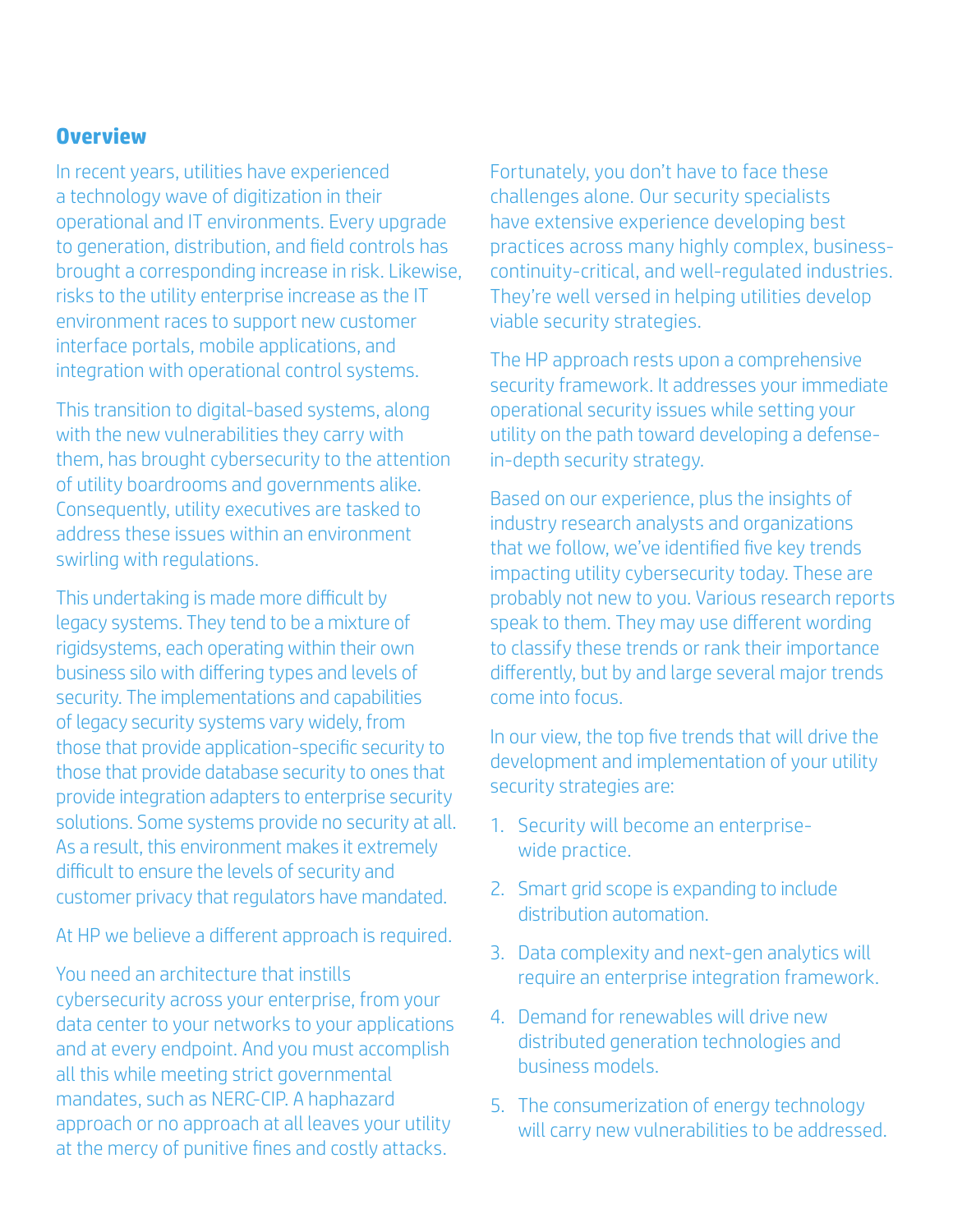# **Strategic security considerations**

What are the primary strategic cybersecurity issues facing utilities today? And what are the best ways for you to address them? Let's start at the beginning.

Historically, utility cybersecurity has been applied as a point solution to specific, siloed areas. For most utilities, that meant the implementation of discrete security solutions for generation, transmission, distribution, and IT systems. Typically, firewalls were created between each of these domains, each with their own resident security expert ready to declare them secure.

Unfortunately this approach results in veiled security, dubious accountability, and inconsistent monitoring policy management. Cracks can appear between the silos. And there is virtually no leveraging of security data, skills, and best practices at the enterprise level.

#### **A comprehensive framework**

Threats, along with the proliferation of potential entry points,<sup>1</sup> have rendered a siloed approach to cybersecurity obsolete. Thus utility security based on a patchwork of departmental or business unit solutions is too weak to counter current and emerging threats. Instead, we offer a long-term solution that takes a holistic approach toward cybersecurity. We subscribe to an end-to-end security framework applied across the utility enterprise (see Figure 1).

This approach recognizes the importance of cybersecurity and elevates it to the boardroom. In so doing, utility security becomes an enterprise-level function, complete with enterprise-level direction and accountability (e.g., board of directors, chief security officer, chief executive officer). By adopting this approach, your utility security becomes organic to your enterprise.

Our end-to-end architecture considers multiple layers within your enterprise, including governance, operations, the data center, networks, applications, and endpoint security. Existing processes such as identity management and virus detection will need to be addressed along with new processes such as data privacy and intrusion countermeasures.

#### **Issues in data privacy and security**

Why raise data privacy and security to the enterprise level? Due to the actions of privacy advocacy groups, public utility commission interveners, legislative bodies, and utility regulators, there are more data privacy and security requirements on utilities than ever before. These requirements and regulations come with punitive financial penalties executives can ill afford.

In this environment, an effective, enterprise-wide security architecture considers processes that safeguard data privacy and security. In the case of data privacy, for instance, it's necessary

#### Assurance and auditing **Security** operations Security risk management **Threat** intelligence System security certification management **Security** response Threat and vulnerability response management **Security** monitoring Secure boardroom Data protection Client security governance Digital investigation services Identity and access management **Security governance Data center security Application security betwork security Application security** Email security **DLP** - in motion DLP - in motion DLP - in use DLP - in use DLP - at rest Database security **IDS/IPS** IDS/IPS Web application FW Enterprise mobile security Web/URL filtering Secure perimeter Application vulnerability scanning Endpoint protection Cloud infrastructure security Network access control Secure application development and delivery Encryption services **Endpoint security Security operations**

Figure 1: Enterprise-wide end-to-end security framework

<sup>1</sup> See the discussion of digital devices in the operational security section.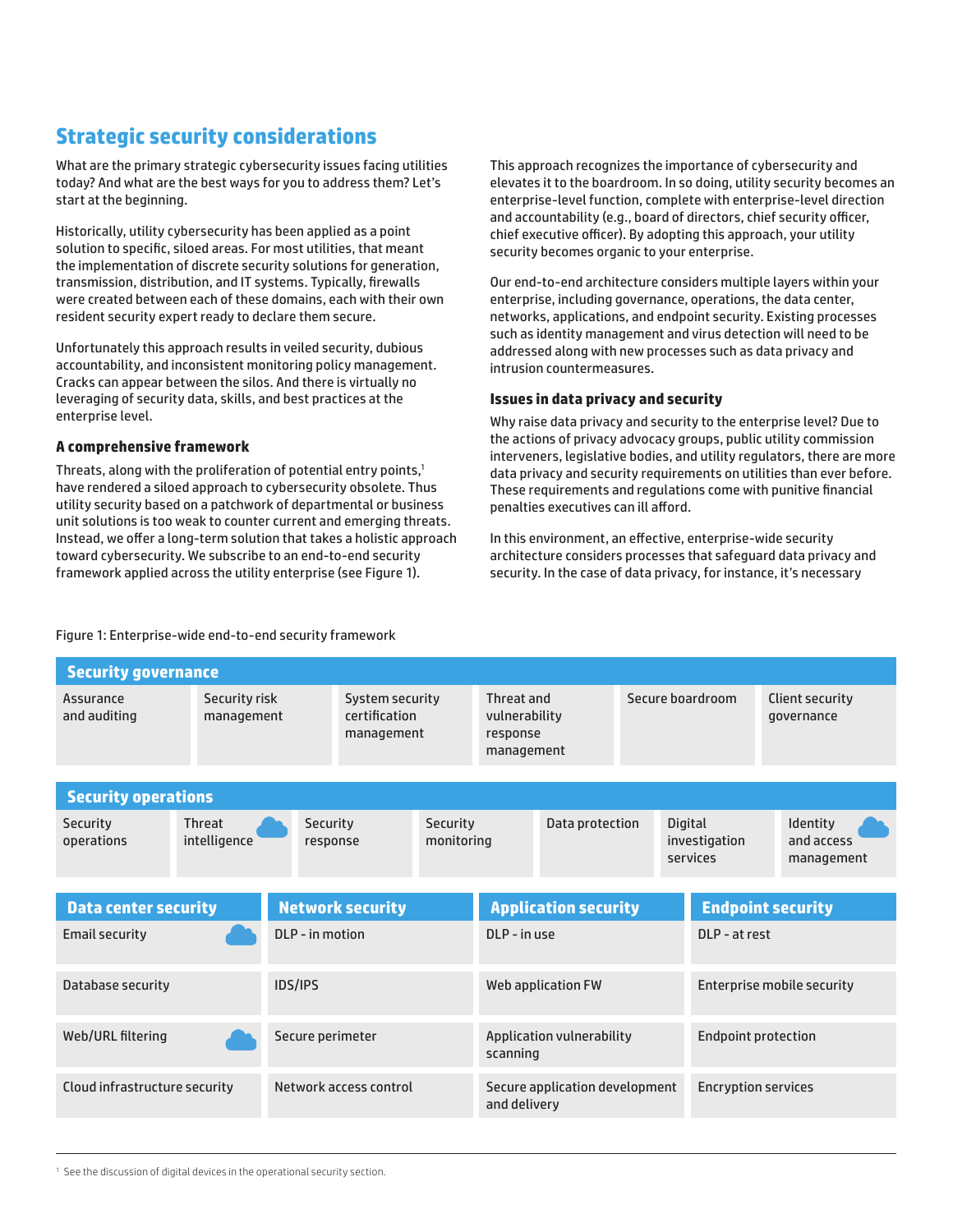to create new data-type groupings within the data taxonomy of your enterprise. These designations in turn help your applications, networks, and devices prevent the inappropriate sharing or disclosure of your customers' private data.

Another example of a data-type security issue is the handling of unstructured data in automated ways. Past utility security models rarely had to account for unstructured data types (e.g., Facebook posts, Twitter feeds, audio phone calls, video surveillance logs). Today, it's not possible to build a conprehensive end-to-end security architecture without addressing the vulnerabilities such unstructured data bring to the table.

An enterprise cybersecurity integration framework can help counter these threats while delivering much more value. For example, one of the benefits of a comprehensive security framework is the ability to assemble large data sets that may be mined for business intelligence. However, if handled improperly, data is vulnerable to unauthorized exposure through websites, emails, notification texts, or public portals. The consequences to your reputation, not to mention your bottom line, can be devastating. Thus your security architectures must be linked to your enterprise data architectures, which have been upgraded to handle unstructured data and promote the privacy of your data.

#### **A secure data strategy considers information across its lifecycle**

A comprehensive security architecture considers processes from beginning to end. This concept applies to your customer information as well, meaning that your data must be secured at every point in its lifecycle. The enterprise security architectures we've developed incorporate this lifecycle approach to data security. Moreover, our services teams (enterprise security protection, information management and analytics) use best practices based on the data lifecycle approach. We've also designed HP security software toolsets (ArcSight, Tipping Point, Fortify) and information management and analytics (Autonomy, Vertica) to support and reinforce this concept.

#### **Architecture integration issues**

Integration architectures, toolsets, and strategies require special attention. Many progressive utilities have encountered difficulties integrating the new generation of utility applications (e.g., CIS, CRM, GIS, DMS, OM) with legacy point-to-point technologies.

These utilities most often turn to service-oriented architecture (SOA) approaches in which they employ enterprise service bus (ESB) toolsets, agile development methodologies, and SOA governance. SOA tools and architectures can be powerful enforcers of enterprise security policy. Improperly used, however, they can leave data and processes unsecured. To successfully make the move, SOA approaches must incorporate adequate security design and testing.

A major driver for an end-to-end enterprise security architecture is granular visibility into essential operations. This includes the ability to provide complete operational monitoring, policy

management, and compliance, as well as generate regulatory reports. Enabling this type of environment is critical for the cohesiveness of the overall architecture. We help you do this via a security portal. HP's Secure Boardroom is a robust portal capable of managing dynamic data inputs from heterogeneous sources; generating real-time alerts and updates to web, text, and mobile users; and supporting regular reporting for compliance.

# **Operational security considerations**

Viewing utility operations through the lens of the five trends brings security vulnerabilities into sharp focus. As the industry evolves, we expect only to see them multiply, calling upon you to consistently hit a moving target.

And hit that target you must. Utility regulatory bodies (e.g., public utility commission, the Department of Energy, and North American Electric Reliability Corporation) expect you to have full, real-time enterprise-wide visibility into your operational security. This 24x7 operational awareness is critical to the efficiency and effectiveness of your operations. Viewed from a regulatory agency's perspective, your operational awareness is essential to maintaining a reliable grid – and thus foundational to the nation's safety and security.

So far we've established the need for a comprehensive cybersecurity framework to safeguard your operations and security. What does such a framework look like at the operational level? And how do the five trends affect these elements?

#### **Distribution automation (DA) factors**

The regulatory push for utilities to improve their conservation, efficiency, renewables, power quality, and reliability continues to drive most DA projects. Both DA and distribution management systems (DMS) represent a special class of monitoring and control systems because they are designed to ensure the reliability and efficacy of power delivery across the grid.

The architectures and software associated with DA/DMS have led to siloed security solutions. These have been augmented by the concept of "security through obscurity," the idea that if nobody knows about the architecture and software or is able to access them through modems or the Internet, the systems are thought to be safe.

In smart grid enterprises, DA/DMS become integral sources of timesensitive, operational data that must be shared with other systems. In this way, DA/DMS can leverage device alarms, alerts, and power quality data available from smart grid meters and devices to more reliably deliver and optimize power to users.

Similarly, data from existing operational and business system applications (e.g., customer information systems, geographic information systems, digital metering, or demand response management systems) must be shared with DA/DMS. This integration enables a number of significant benefits, but it also exposes each system to security risks from and via the others.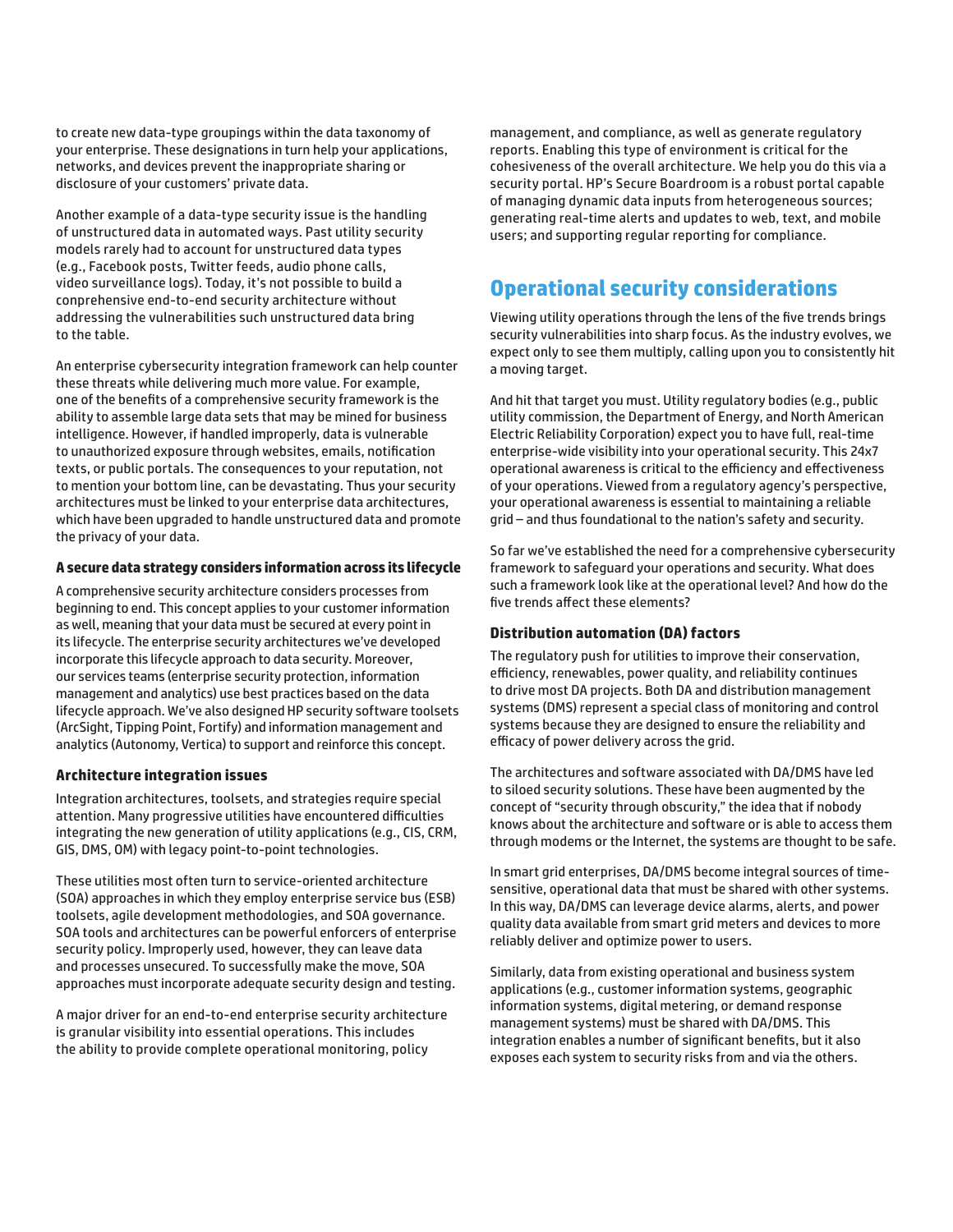#### **Renewable energy system integration considerations**

Further driving the need for operational integration is the growth of renewable generation sources such as wind, solar, and biomass. The concepts of distributed generation, virtual power plants, and microgrids all leverage the integration of DA/DMS with the utility to enable renewables.

This trend will gain strength in the coming years, as a host of social, environmental, and financial factors prevent new power plants from coming on line. Faced with rising energy costs along with the glaring inability of new plants to be built, individuals and businesses have started to field their own solutions.

Principally, their answer has been to deploy renewable wind and solar power-generating systems. As a result, utilities must be able to manage and control power flowing from distributed generation systems into the grid. That's no small feat, and it requires automation and intelligence.

For instance, customers' distributed-generation-control systems need to tie into your utility control system for you to access, monitor, manage, and integrate their power into your grid. However, doing so is a risky proposition because it provides a possible entry point for malware.

In addition to being a security threat, customer control systems have the potential to overwhelm your computer and network resources. Your control systems must have stable, predictable processing characteristics to properly function. Should a customer's control system malfunction, it could over-consume your network bandwidth, processing capacity, and/or available data volumes – leading to the denial of service to other customers' systems vying for the attention of your utility DA/DMS.

Your utility must protect against this malfunction-based denial of service as well as a malicious one. For example, a disgruntled customer may hold your utility liable for any equipment damage that they deem to be the result of a cyberattack that came through your utility infrastructure.

#### **Large, complex volumes of data require robust business intelligence solutions to process them**

The portfolio of new digital technologies coming to utilities continues to expand, bringing with it qualitative enhancements. For example, new technologies can upload data more frequently and at a much more granular level than utilities have experienced historically. Consequently, many utility companies are unprepared to handle the massive influx of data flooding their systems today.

As the number of smart meter and smart grid device deployments grow, so too will the security inputs flowing into the utility.

Take smart meters as an example. They're designed to transmit alerts in the event of tampering. An installed base of 500,000 smart meters experiencing even a one percent alert rate would yield 5,000 alerts. You could roll service trucks to check all 5,000 meters. However, we

believe that a more effective solution is to correlate the alerts with information available elsewhere in your enterprise, be they work orders, meter history records, or firmware change records.

Smart meter alerts are but one example of many that your utility must consider. The prioritization of incoming data, along with its correlation with relevant sources to enhance security processes, will be a necessary enterprise-wide function. In this way you can minimize false alarms, prioritize real safety and security alarms, and better manage your grid resources.

#### **Consumerization's effect on your business**

Lastly, the consumerization of IT and the development of an "always-on" customer-utility relationship have dragged utilities into security and privacy areas they've previously not had to deal with. Long gone are the days where the utility-customer relationship was nurtured primarily with a monthly newsletter and an occasional call. Now, to be competitive, your company must incorporate new web, text, email, mobile-app, and anytime-anywhere service capabilities.

These tactics help you build closer relationships with your clients, engage them in your conservation and demand-management programs, and market new products and offerings to them. For their part, consumers want to take advantage of cost-saving and valueadded programs and be better informed about service outages or other issues.

These changes present security challenges that must be overcome. For instance, your systems must authenticate and authorize users across your enterprise in a way that they can view only their data and execute only their authorized functions.

Add to that the need to comprehensively secure your customers' data across a wide range of consumer devices, via a multitude of channels, with 24x7 service availability.

# **HP knows cybersecurity and how to apply it to the utility industry**

HP offers a complete security portfolio that's delivered by more than 3,000 dedicated security and privacy professionals. We have more than 40 years of experience delivering managed security services and have provided IT security consulting to leading businesses for more than two decades.

#### **Capabilities**

Our security offerings are based on the end-to-end enterprise-wide security framework illustrated in Figure 1. We offer comprehensive governance services to support your enterprise-wide cybersecurity objectives. Our end-to-end framework is comprehensive – not simply layered-on applications nor stuck-in firewalls. Moreover, our approach is designed to help your utility proactively adapt to evolving threats.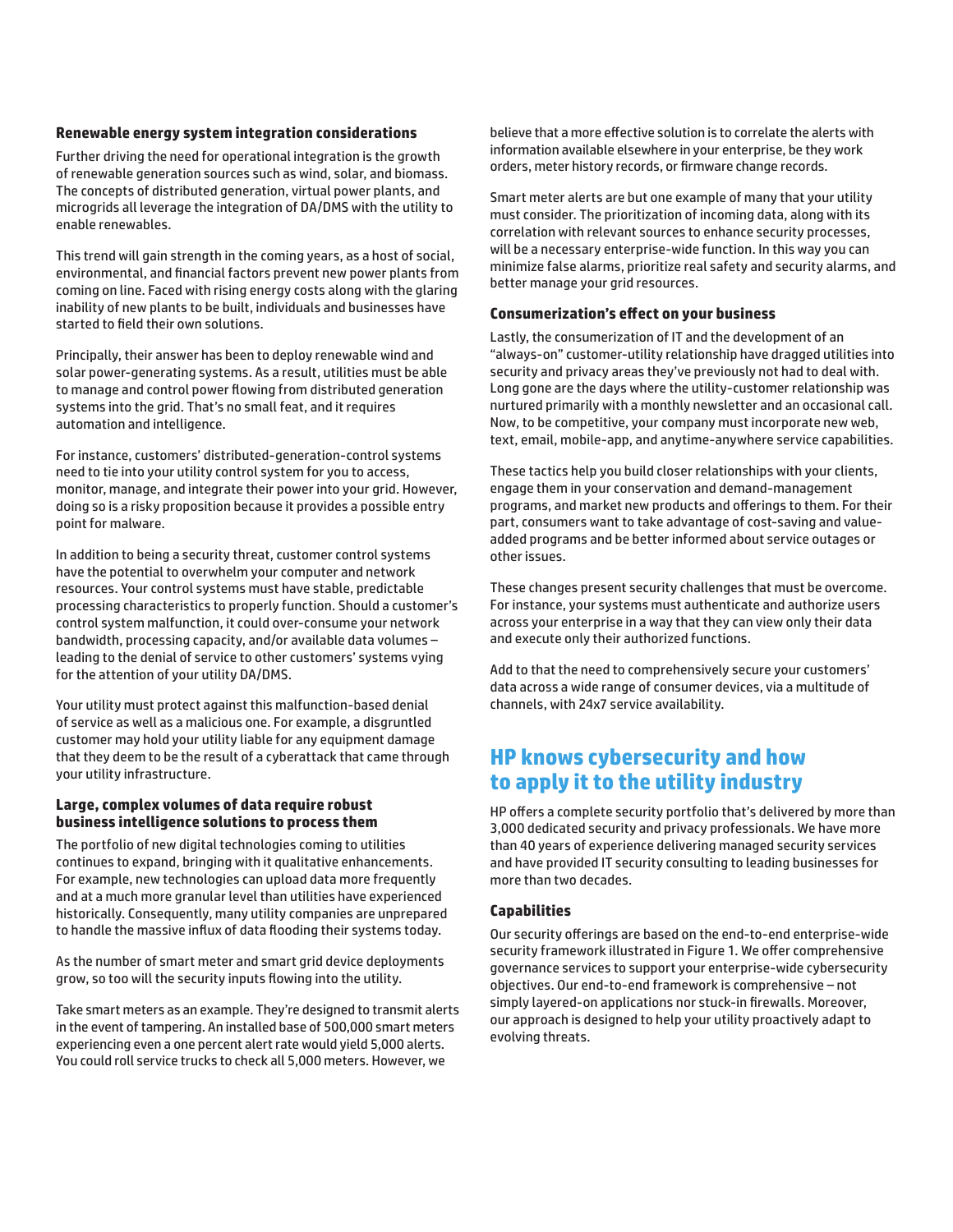

Our governance services include the integration and maintenance of your security policies and processes as well as their alignment with your business drivers, legal and regulatory requirements, and threat profile. These services focus on managing multiple suppliers and communicating the security and risk posture to your key stakeholders.

For example, the HP Secure Boardroom gives you granular visibility into your security operations from the strategic level down to the tactical incident and security performance level.

#### **HP's security operations services**

The HP security operations services support your security functions and processes. With HP, you have two options. You can choose to contract our managed services to run your security operations, or you can outsource this security function entirely to us.

To support both options, we built five state-of-the art Global Security Operations Centers equipped with redundant systems and top-of-the-line security infrastructure and applications. These include HP's ArcSight application, which collects data from across your enterprise and:

- Gives you granular visibility into your security operations
- Simplifies your compliance reporting
- Detects advanced and insider threats

Whichever business model best fits your needs, our end-to-end cybersecurity incorporates the capabilities of our risk management software suite and managed security services.

#### **Security consulting, managed services, and technology services**

Each of these service groups may be applied to better secure four key areas in your enterprise: your data center(s), networks, applications, and endpoints.

**HP data center security services:** Our data center security services are designed to help you effectively secure your email and database systems. They provide comprehensive web/URL filter solutions as well as intensive cloud infrastructure security offerings.

**HP network security services:** To help you secure your network layer, HP offers services to manage data in motion, firewalls, and network access controls. We also leverage the capabilities of the HP TippingPoint appliance, which protects physical, virtual, cloud, and hybrid environments through application-level content and context awareness. Combined with research through DVLabs, it provides vulnerability analysis and discovery, ensuring that you have the best preemptive protection for vulnerabilities and zero day issues.

**HP application security services:** Successful security at the application security layer rests on the protection of information in use. This includes securing point-applications as well as leveraging web application firewalls.

We offer powerful tools to help you achieve these ends including HP Fortify Software Security Center, a suite of tightly integrated solutions engineered to fix and prevent security vulnerabilities in your applications. It integrates application security testing through onsite or as-a-service models for advanced testing of commercial, custom, and open-source applications.

HP Fortify eliminates your software security risk by ensuring that all of your business software is trustworthy and in compliance with your internal and external security mandates. And by "all" we mean multiple platform types and your in-house software applications as well as those you procured from third parties.

**HP endpoint security services:** The trends in this paper point to the rapid and ubiquitous increase in the number of endpoint vulnerabilities that you will need to guard against. For these, we offer a comprehensive suite of services in the areas of DLPat rest, enterprise mobile security, endpoint protection, and encryption services.

And while we bring the full force of HP capabilities to bear in these areas, we realize that your environment is unique and requires services and solutions that enhance your experience. Therefore, we leverage the capabilities of our global Agility and Technology Alliance partnerships to deliver services from some of the world's leading IT security service providers, including McAfee, Symantec, and Check Point to name a few.